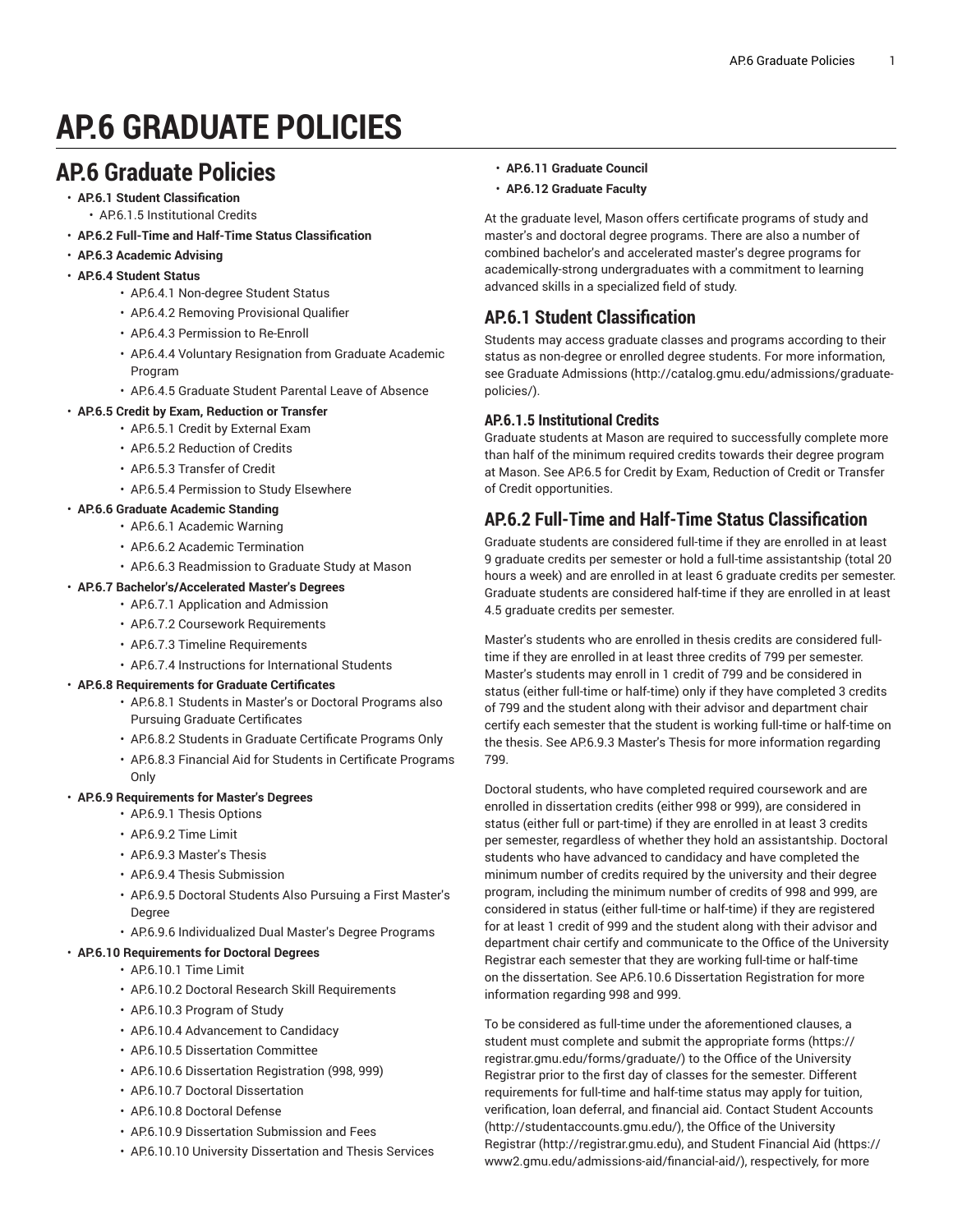information. Note that the official designation of time status for all students is determined by the Office of the University Registrar.

# **AP.6.3 Academic Advising**

When a student is admitted to graduate study, the student is assigned a faculty advisor by the academic program responsible for the student's program of study. Registration for newly admitted graduate students, as well as continuing students, begins with a visit to the student's academic advisor. There, the student can obtain information about specific courses and degree requirements and develop an individual program of study. Progress in an approved program of study is the shared responsibility of the student and the advisor. The graduate student is responsible for compliance with the policies and procedures of the college, school, or institute, and all applicable departmental requirements that govern the individual program of study. Students should consult with their advisors before registration each semester.

# <span id="page-1-0"></span>**AP.6.4 Student Status**

#### **AP.6.4.1 Non-degree Student Status**

Students may pursue graduate study in non-degree status at Mason. Such students who wish to pursue a degree or certificate program are encouraged to apply for admission to a degree or certificate program at Mason as soon as possible. All program admission requirements must be met, including official transcripts, letters of recommendation and standardized test scores, if applicable. If the student intends to use credits earned in a non-degree status at Mason toward a degree or certificate, the credits must be approved on the appropriate [form](https://registrar.gmu.edu/forms/graduate/) ([https://](https://registrar.gmu.edu/forms/graduate/) [registrar.gmu.edu/forms/graduate/\)](https://registrar.gmu.edu/forms/graduate/). The credits must have been earned within six years prior to first enrollment as an admitted student in the specific degree or certificate program, and a minimum grade of B (3.00) must have been earned in each course. A maximum of 12 non-degree credits taken at Mason can be applied toward a degree or certificate program. No credits can be applied to more than two certificates and/or degrees.

#### <span id="page-1-1"></span>**AP.6.4.2 Removing Provisional Qualifier**

For policies concerning students admitted provisionally, see [Graduate](http://catalog.gmu.edu/admissions/graduate-policies/) [Admission](http://catalog.gmu.edu/admissions/graduate-policies/) Policies [\(http://catalog.gmu.edu/admissions/graduate](http://catalog.gmu.edu/admissions/graduate-policies/)[policies/](http://catalog.gmu.edu/admissions/graduate-policies/)).

#### <span id="page-1-2"></span>**AP.6.4.3 Permission to Re-Enroll**

Permission to re-enroll in a program must be obtained by all graduate certificate, master's and doctoral degree students who have failed to enroll in at least 1 credit of coursework for two or more consecutive semesters at Mason. A program may allow a student to petition to graduate under any catalog in effect while the student was enrolled. All program components, including concentrations, must appear in the catalog for the year selected. The final decision as to catalog year rests with the unit dean or director. The Graduate Re-enrollment form is available [here \(http://registrar.gmu.edu/forms/](http://registrar.gmu.edu/forms/)).

#### <span id="page-1-3"></span>**AP.6.4.4 Voluntary Resignation from Graduate Academic Program**

Degree-seeking students may officially resign from an academic program with the approval of their department chair or program director and the dean or director of the school, college, or institute. The Voluntary Resignation [form](https://registrar.gmu.edu/forms/graduate/) ([https://registrar.gmu.edu/forms/graduate/\)](https://registrar.gmu.edu/forms/graduate/) must then be approved by the Office of Student Accounts and submitted to the Office of the University Registrar for transcript notation. Students who resign after the drop period may either complete the courses they are currently enrolled in or immediately withdraw, which will result in grades of W on the student's transcript for that semester. All students that have

resigned will be removed from any future registered courses. Program resignation is final.

#### <span id="page-1-4"></span>**AP.6.4.5 Graduate Student Parental Leave of Absence**

All degree-seeking graduate students actively enrolled for at least one academic year or four consecutive 8-week sessions, as appropriate to the student's academic program calendar, who intend to become parents via birth, adoption, foster or custodial care placement shall have the option, after notice to the Associate Provost for Graduate Education (APGE), of taking a Parental Leave of Absence (PLoA).

#### **Purpose:**

The PLoA period of time shall not count towards the student's time limit to degree completion as applicable under [AP.6.9](https://catalog.gmu.edu/policies/academic/graduate-policies/) ([https://](https://catalog.gmu.edu/policies/academic/graduate-policies/) [catalog.gmu.edu/policies/academic/graduate-policies/](https://catalog.gmu.edu/policies/academic/graduate-policies/)), and [AP.6.10](https://catalog.gmu.edu/policies/academic/graduate-policies/) [\(https://catalog.gmu.edu/policies/academic/graduate-policies/](https://catalog.gmu.edu/policies/academic/graduate-policies/)). The student's time limit will be extended to include one semester or two consecutive 8-week sessions, as appropriate to the student's academic program calendar, for an approved PLoA. The PLoA can be taken in either the fall or spring semester or for two consecutive 8-week sessions, as appropriate to the student's academic program calendar. Once the student's approved PLoA expires, the student's time limit to degree completion will resume.

#### **Scope:**

This policy applies to all graduate students regardless of gender identity, marital status, and whether or not the student is the birth parent or nonbirth parent. The approved PLoA time period must be taken in its entirety as one event. The student may schedule the approved PLoA to begin up to six months after the anticipated birth/adoption/placement of the child. A PLoA can only be used once per child. Simultaneous births or placements are treated as one event. The use of this policy does not impact the availability of a non-academic withdrawal outside of the PLoA period, and it may be considered in any future PLoA or time limit to degree completion policy exception requests and appeals.

#### **Notification:**

Students must request a PLoA at least six weeks prior to the start of the semester or session in which the PLoA will begin. See [here](https://provost.gmu.edu/academics-and-research/graduate-education/graduate-student-academic-appeals/) ([https://](https://provost.gmu.edu/academics-and-research/graduate-education/graduate-student-academic-appeals/) [provost.gmu.edu/academics-and-research/graduate-education/graduate](https://provost.gmu.edu/academics-and-research/graduate-education/graduate-student-academic-appeals/)[student-academic-appeals/\)](https://provost.gmu.edu/academics-and-research/graduate-education/graduate-student-academic-appeals/)for information on the procedures for completing a PLoA notification. Upon notification, the APGE shall confirm the upcoming PLoA to the student, University Registrar, the student's respective College/School and local academic unit. A copy of a birth or placement record or equivalent documentation will need to be presented by the student to the APGE once available.

#### **Requirements:**

Students shall not be responsible for new tuition or fees during the approved PLoA period. A student may not enroll in courses at Mason, nor at any other institution, while on a PLoA. Students are not required nor expected to conduct academic work or research towards degree requirements during the PLoA. Students shall maintain access to their Mason e-mail account and may, under certain circumstances, be eligible to maintain access to Mason student health insurance for up to one academic year. See Student Health [Services](https://shs.gmu.edu/) (<https://shs.gmu.edu/>) for more information. Students are advised that some university services and resources may be limited to registered students and would not be accessible during their PLoA. As applicable, students are exempt from continuous registration requirements under [AP.6.10.6](https://catalog.gmu.edu/policies/academic/graduate-policies/) [\(https://](https://catalog.gmu.edu/policies/academic/graduate-policies/) [catalog.gmu.edu/policies/academic/graduate-policies/](https://catalog.gmu.edu/policies/academic/graduate-policies/)) or [AP.6.9.3](https://catalog.gmu.edu/policies/academic/graduate-policies/) [\(https://catalog.gmu.edu/policies/academic/graduate-policies/](https://catalog.gmu.edu/policies/academic/graduate-policies/)) during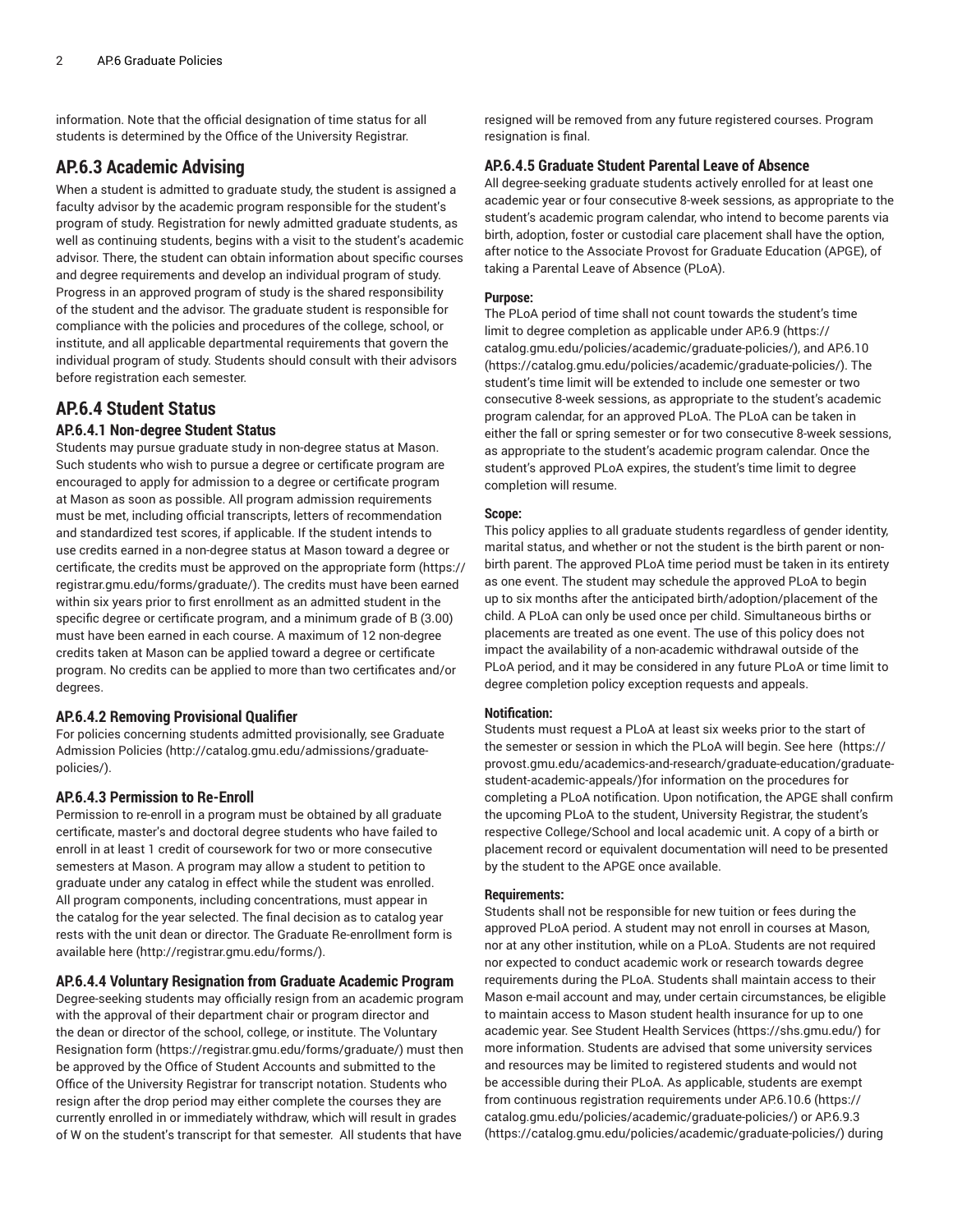the approved PLoA period. Upon the expiration of a PLoA, all academic responsibilities resume.

#### **Return:**

Faculty, student applicants, and staff are encouraged to work together in order to facilitate the PLoA process and ensure students return to their same time to degree completion status as before the PLoA. Any student on a PLoA may be required by the local academic unit or College/ School to advise them of their return prior to their first semester or 8 week session back as an enrolled student. Any PLoA student who fails to return and register in a timely manner by the add/drop deadline in the semester or 8-week session after a PLoA shall still have their time limit to degree resume and will be required to re-enroll in their graduate program upon their return.

#### **Exception Request:**

The APGE may review and approve student requests for an exception to the requirements of this policy, including requests to extend such leave for one additional semester or a consecutive third and fourth 8-week session, as appropriate to the student's academic program calendar. The maximum period allowed for a PLoA shall not exceed one academic year (fall, spring) or four consecutive 8-week sessions, as appropriate to the student's academic program. If an exception to this policy is desired, see [here](https://provost.gmu.edu/academics-and-research/graduate-education/graduate-student-academic-appeals/) ([https://provost.gmu.edu/academics-and-research/graduate](https://provost.gmu.edu/academics-and-research/graduate-education/graduate-student-academic-appeals/)[education/graduate-student-academic-appeals/\)](https://provost.gmu.edu/academics-and-research/graduate-education/graduate-student-academic-appeals/) for further information. Should a student's PLoA policy exception request be denied, the student shall have one level of appeal to the Graduate Academic Appeals Committee (GAAC). See [here \(https://provost.gmu.edu/academics-and](https://provost.gmu.edu/academics-and-research/graduate-education/graduate-student-academic-appeals/)[research/graduate-education/graduate-student-academic-appeals/\)](https://provost.gmu.edu/academics-and-research/graduate-education/graduate-student-academic-appeals/) for more information.

#### **Other Provisions:**

Students receiving financial aid should consult with the [Office of](https://www2.gmu.edu/admissions-aid/financial-aid/) [Financial Aid](https://www2.gmu.edu/admissions-aid/financial-aid/)  [\(https://www2.gmu.edu/admissions-aid/financial-aid/](https://www2.gmu.edu/admissions-aid/financial-aid/))to determine any financial impact before a PLoA form is submitted. Per university policy, non-enrolled students, including those on a PLoA, may not continue to hold any existing university funded assistantships, fellowships, and/or scholarships. However, they may be rehired upon return at the discretion of the funding authority and in compliance with all applicable university policies and procedures. This policy does not address any employment, scholarships or fellowships that are funded by entities external to the university. Students should consult with relevant faculty, supervisors, and/or departments to address such issues before deciding whether to submit a PLoA.

Students who are neither United States citizens nor permanent residents must first consult with Office of [International](https://oips.gmu.edu/) Programs and Services (<https://oips.gmu.edu/>) to discuss the impact of such a leave on the student's non-immigrant status in the United States.

# <span id="page-2-2"></span><span id="page-2-0"></span>**AP.6.5 Credit by Exam, Reduction or Transfer**

## **AP.6.5.1 Credit by External Exam**

Degree credit for satisfactory completion of an external exam is limited to those exams and achievement levels specifically approved by the Graduate Council.

# <span id="page-2-1"></span>**AP.6.5.2 Reduction of Credits**

All students must meet the institutional credit requirement; however, the number of credits required by a doctoral, or master's program may be reduced on the basis of a relevant post-baccalaureate degree earned prior to admission. Reduction of credits requires the approval of the program director and the dean or director of the school, college, or institute. They

determine whether the credits are applicable to the degree program and the number of credits to be reduced.

#### **Doctoral Programs**

The maximum reduction for doctoral programs derives from the total credits required by the program and the university requirements for institutional and unique credits. For a 72-credit program, the maximum reduction is 30 credits. Programs that require more than 72 credits may be reduced by more than 30 credits provided that the student meets the aforementioned university requirements. Doctoral students earning a secondary master's degree at Mason do not receive a reduction of credits and should indicate on their program of study which courses apply to the doctoral degree. Because individual doctoral programs may have more restrictive policies, make sure to consult with the program and/or academic unit to learn of their reduction of credit policies.

Students requesting a reduction of credits must supply official transcripts. For transcripts from outside the United States, students must supply an official transcript evaluation and an official translation for transcripts not in English if these documents were not supplied in the admission process. Reduction of credits requests from students who are admitted provisionally are not considered until the students have fulfilled the conditions of their admission and had the provisional qualifier removed from their records.

Credits used in reduction of credits are not subject to time limits, and the credits must have been applied to a previous degree. The credits used in the reduction may include transfer credit used for a previously earned degree but may not include credits that are applied to both an undergraduate and graduate degree in a joint bachelor's/master's program or in Mason's Bachelor's/Accelerated Master's Programs. Reduction of credits may not be requested for more credits than were applied to the previous degree. Excess thesis credits beyond those allowed by the previous degree may not be applied to a reduction of credits.

Coursework applied to a reduction must have received a minimum grade of B. Courses graded 'pass/fail' or 'satisfactory/no credit' may be applied to a reduction of credits provided that is the standard grade mode for the course and that it can be reasonably interpreted as a B or better according to the home institution's grading system. Graduate degrees that follow a non-standard format will be evaluated on a case-by-case basis.

#### **Masters Programs**

The maximum reduction for master's programs derives from the total credits required by the program and the university requirements for institutional credits. Because individual master's programs may have more restrictive policies, make sure to consult with the program and/or academic unit to learn of their reduction of credit policies.

Students requesting a reduction of credits must supply official transcripts. For transcripts from outside the United States, students must supply an official transcript evaluation and an official translation for transcripts not in English if these documents were not supplied in the admission process. Reduction of credits requests from students who are admitted provisionally are not considered until the students have fulfilled the conditions of their admission and had the provisional qualifier removed from their records.

Credits used in reduction of credits are not subject to time limits, and the credits must have been applied to a previous degree. The credits used in the reduction may include transfer credit used for a previously earned degree but may not include credits that are applied to both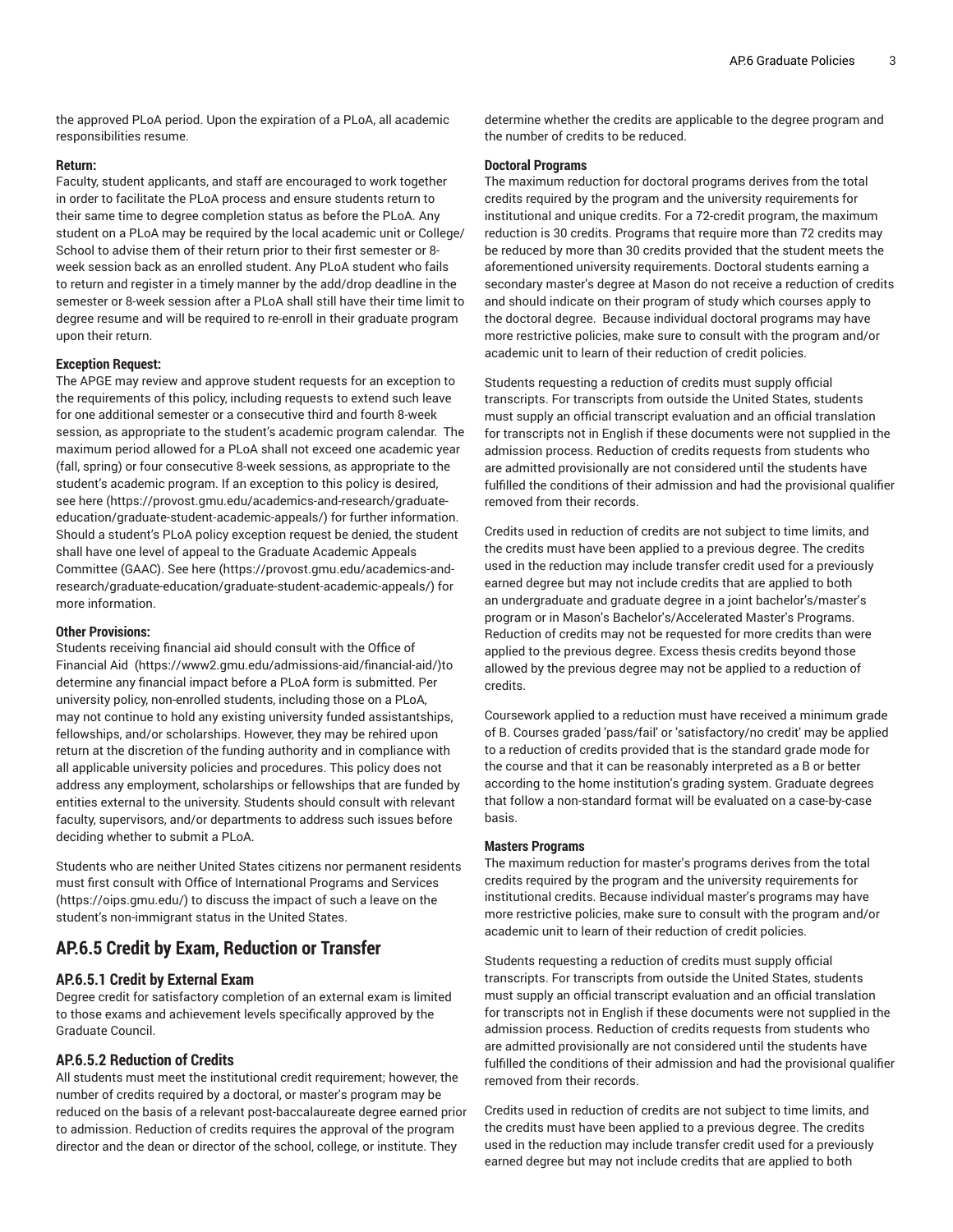an undergraduate and graduate degree in a joint bachelor's/master's program or in Mason's Bachelor's/Accelerated Master's Programs. Reduction of credits may not be requested for more credits than were applied to the previous degree. Excess thesis credits beyond those allowed by the previous degree may not be applied to a reduction of credits.

Coursework applied to a reduction must have received a minimum grade of B. Courses graded 'pass/fail' or 'satisfactory/no credit' may be applied to a reduction of credits provided that is the standard grade mode for the course and that it can be reasonably interpreted as a B or better according to the home institution's grading system. Graduate degrees that follow a non-standard format will be evaluated on a case-by-case basis.

## <span id="page-3-0"></span>**AP.6.5.3 Transfer of Credit**

Graduate credit earned prior to admission to a certificate, master's, or doctoral program may be eligible to be transferred into the program and applied to the certificate or degree. Transfer of credit requires the approval of the program director and dean or director of the school, college, or institute. They will determine whether the credit is eligible for transfer and applicable to the specific certificate or degree program. Note that credits accepted for transfer do not compute into any Mason GPA. Limits on the number of credits that can be transferred derive from the degree requirements given below.

Credit is usually considered for transfer at the student's request at the time of initial registration as a degree-seeking student. Students must supply official transcripts. For transcripts from outside the United States, students must supply an official transcript evaluation and an official translation for transcripts not in English if these documents were not supplied in the admission process. Credit transfer requests from students who are admitted provisionally are not considered until they have fulfilled the conditions of their admission and the provisional qualifier has been removed from their records.

To be eligible for transfer credit, the credit must be graduate credit earned at another accredited university, earned at another institution and recommended for graduate credit in the American Council on Education guidebook, or earned at Mason while in a non-degree status. The credit must have been earned within six years prior to first enrollment as an admitted student in the specific certificate or degree program, and a minimum grade of B (3.00) must have been earned. The course must be applicable toward a degree at the institution offering the course. Extension and in-service courses that are not intended by the institution offering the courses to be applied to a degree program are not eligible for transfer credit to Mason. The credits cannot have been previously applied toward a degree at another institution or Mason; however, up to 3 credits previously applied to a degree program at another institution may be transferred into a certificate program at Mason.

#### <span id="page-3-1"></span>**AP.6.5.4 Permission to Study Elsewhere**

Students enrolled in a degree program may take graduate courses at another accredited institution and apply these credits to a master's or doctoral degree with prior approval. Approval must be secured in writing from the director of the graduate program and the dean or director of the school, college, or institute, and submitted to Mason's Office of the University Registrar before registering at the other institution. Upon completion of the course, students must arrange for an official transcript to be submitted to Mason so that the credits may be transferred into their Mason degree program. These credits are subject to all the other conditions given above for transfer credit, including limits on numbers of credits that can be taken elsewhere. Note that credits accepted for

transfer do not compute into any Mason GPA. Permission to take a course elsewhere does not exempt a graduate student from satisfying the degree requirements given below.

Enrolled, degree-seeking graduate students may be eligible to take a limited number of courses through the Consortium of Universities of the Washington Metropolitan Area. See AP.1.4.2 [Permission](http://catalog.gmu.edu/policies/academic/registration-attendance/#ap-1-4-2) to Study [Elsewhere](http://catalog.gmu.edu/policies/academic/registration-attendance/#ap-1-4-2) ([http://catalog.gmu.edu/policies/academic/registration](http://catalog.gmu.edu/policies/academic/registration-attendance/#ap-1-4-2)[attendance/#ap-1-4-2](http://catalog.gmu.edu/policies/academic/registration-attendance/#ap-1-4-2)) for more information. Credits earned through the consortium are considered resident, not transfer, credits, and are therefore not subject to transfer of credit conditions or limitations.

# <span id="page-3-2"></span>**AP.6.6 Graduate Academic Standing AP.6.6.1 Academic Warning**

A notation of academic warning is entered on the transcript of a graduate student who receives a grade of C or F in a graduate course.

## <span id="page-3-3"></span>**AP.6.6.2 Academic Termination**

A degree-seeking graduate student will be terminated for the reasons listed below unless an academic policy exception is obtained. Non-degree graduate students will be terminated for unsatisfactory performance as described below. These are minimum standards of performance; some programs have higher standards. Note that the university reserves the right to terminate any student based on cancellation (by the testing administrator) of any test score required for admission. Once a student has met the criteria for termination, they may only avoid termination by obtaining an academic policy exception, as described below, through the process provided for by their academic unit in conjunction with the Associate Provost for Graduate Education.

# **Students May be Terminated for Any One of the Following Reasons Fully-Admitted Graduate Students Enrolled in a Degree and/or Certificate Program**

- Fail to make satisfactory progress toward degree as determined by the academic unit and/or Associate Provost for Graduate Education.
- Accumulate grades of F in two graduate courses or 9 credits of unsatisfactory grades in graduate courses.

#### **Provisionally-Admitted Degree Seeking Graduate Students**

- Fail to meet provisions of admission within time limits.
- Fail to make satisfactory progress toward the degree, as determined by the academic unit and/or Associate Provost for Graduate Education.
- Accumulate 12 credits of unsatisfactory grades in undergraduate courses.
- Accumulate grades of F in two graduate courses or 9 credits of unsatisfactory grades in graduate courses.

Note: Undergraduate and graduate course grades are not combined to reach the termination threshold; they are considered separately.

#### **Non-Degree Graduate Students**

- Accumulate 12 credits of unsatisfactory grades in undergraduate courses.
- Accumulate grades of F in two graduate courses, or 9 credits of unsatisfactory grades in graduate courses.

Note: Undergraduate and graduate course grades are not combined to reach the termination threshold; they are considered separately.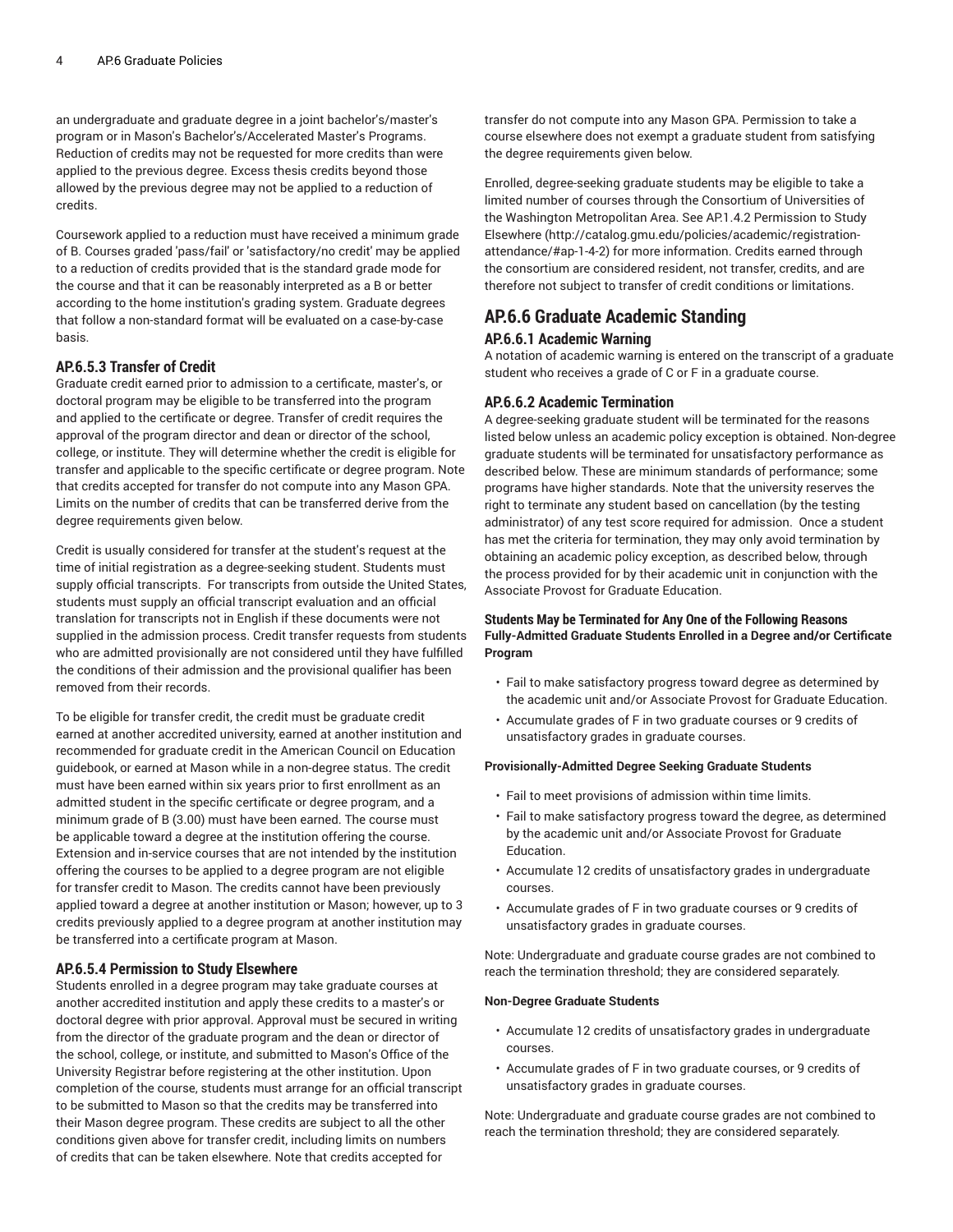The student is responsible for knowing both the termination criteria (including, but not limited to, program time limits and grade requirements) and the process for initiating an academic policy exception request to the dean of their academic unit. In cases of program time limits and grade requirements, the University Registrar will notify the student within two weeks of termination eligibility that the student's performance has reached the threshold for termination, provide notice of the start of the request for exception period, and direct the student to their respective academic unit for information on submitting an academic policy exception request. For all other termination criteria, the academic unit will notify the student within two weeks of termination eligibility that the student's performance has reached the threshold for termination, provide notice of the start of the request for exception period, and direct the student to information on submitting an academic policy exception request.

Each academic unit, and the Associate Provost for Graduate Education as applicable, shall publish on their respective university web page the process for initiating an academic policy exception request and the criteria used in their respective reviews. Each academic unit and the Associate Provost for Graduate Education shall also publish on their respective university web pages the process for filing an appeal of an academic policy exception denial. The Associate Provost for Graduate Education is responsible for publishing the criteria used by that office and by the Graduate Academic Appeals Committee during their respective appeal reviews. During the review of any request or appeal, the student may register and enroll in classes.

Once an academic policy exception request or appeal period has expired, or when the student's exception request has been denied by the academic unit, the Associate Provost for Graduate Education, or the Graduate Academic Appeals Committee with no further appeal option, a letter of termination signed on letterhead by the dean or director of the student's academic unit will be sent to the student by mail and email within one week, with an electronic copy provided to the University Registrar. A notification of academic termination will be affixed to the graduate student's official record and the student may then be administratively dropped or withdrawn from currently enrolled classes. See [AP.1.3](http://catalog.gmu.edu/policies/academic/registration-attendance/#text) [\(http://catalog.gmu.edu/policies/academic/registration](http://catalog.gmu.edu/policies/academic/registration-attendance/#text)[attendance/#text\)](http://catalog.gmu.edu/policies/academic/registration-attendance/#text) for more information.

Should a student continue:

- in the enrolled degree and/or certificate program or non-degree program, **or**
- change programs within a single college without going through an admissions process

any grades of F or unsatisfactory grades shall count toward reaching the termination threshold as described above.

#### <span id="page-4-0"></span>**AP.6.6.3 Readmission to Graduate Study at Mason**

Former graduate students who have been terminated, dismissed or have resigned from a Mason graduate program are not permitted to take any additional coursework at Mason unless a new graduate program application has been submitted and the applicant has been admitted to graduate study. Time limits for the degree begin with the date of admission to the new program. If the student applies and is readmitted to the same graduate program at Mason from which the student was terminated, dismissed, or resigned, any grades of F or unsatisfactory grades accumulated within six years prior to readmission shall count toward reaching the termination threshold.

Academic units and programs may have additional restrictions concerning readmission. If so, those restrictions apply. Any previously earned credit applied to the new graduate program must have been earned within six years prior to enrollment in the new graduate program. Upon full admission to an alternative graduate program at Mason, any grades of F or unsatisfactory grades accumulated in previous graduate programs at Mason will be excluded and shall not count towards reaching the termination threshold as described in [AP.6.6.2](https://catalog.gmu.edu/policies/academic/graduate-policies/) [\(https://](https://catalog.gmu.edu/policies/academic/graduate-policies/) [catalog.gmu.edu/policies/academic/graduate-policies/](https://catalog.gmu.edu/policies/academic/graduate-policies/)).

# **AP.6.7 Bachelor's/Accelerated Master's Degrees**

The university offers a number of combined bachelor's and accelerated master's degree programs for academically-strong undergraduates with a commitment to advance their education in a specialized field of study. Admitted students may obtain both a bachelor's and a master's degree after satisfactory completion of at least 138 credits (total number of required credits depends on the requirements of both the undergraduate and graduate programs). Once matriculated into the master's program, students are assessed graduate tuition and are subject to all graduate academic policies as detailed in the University Catalog.

#### <span id="page-4-1"></span>**AP.6.7.1 Application and Admission**

Application to accelerated master's degree programs should be made once the student has earned at least 60 credits. The graduate application fee is waived. Admission is competitive and must be approved by the designed administrator(s) or equivalent within both the student's undergraduate and graduate degree programs.

#### <span id="page-4-2"></span>**AP.6.7.2 Coursework Requirements**

After admission and successful completion of 75 undergraduate credits, accelerated master's students shall complete 3 to 12 credits of approved advanced standing graduate courses in their field of study. Students must earn a minimum grade of B in each of the approved graduate courses. These approved advanced standing credits apply to both the undergraduate and graduate degrees. All required graduate course prerequisites must be completed prior to enrollment. Moreover, accelerated master's students, may earn up to 6 additional reserve credits of graduate coursework, while still in undergraduate status. These reserve credits apply to the master's degree program, but do not apply to the undergraduate degree program.

Accelerated pathways totaling less than 150 credits must cover all competencies in both the undergraduate and graduate degrees. In cases where pathways allow for the substitution of undergraduate elective credits by graduate level elective credits, the graduate level elective credits must align with the requirements of the graduate level program while maintaining the breadth of knowledge imparted by the undergraduate degree program.

Each pathway must offer a curated list of courses that are consistent with these requirements and that maintain the integrity of both the undergraduate and graduate degree programs. Completion of the bachelor's accelerated master's degree requires that all university requirements for the master's degree are met, including the institutional credit requirement and graduate time limit to degree requirement. For more information on undergraduate students who want to enroll in graduate courses, see AP.1.4.4 Graduate Course Enrollment by Undergraduates.

#### <span id="page-4-3"></span>**AP.6.7.3 Timeline Requirements**

Accelerated master's students must apply to graduate and have their degree conferred from their undergraduate program in the semester during which their final undergraduate degree requirements are fulfilled.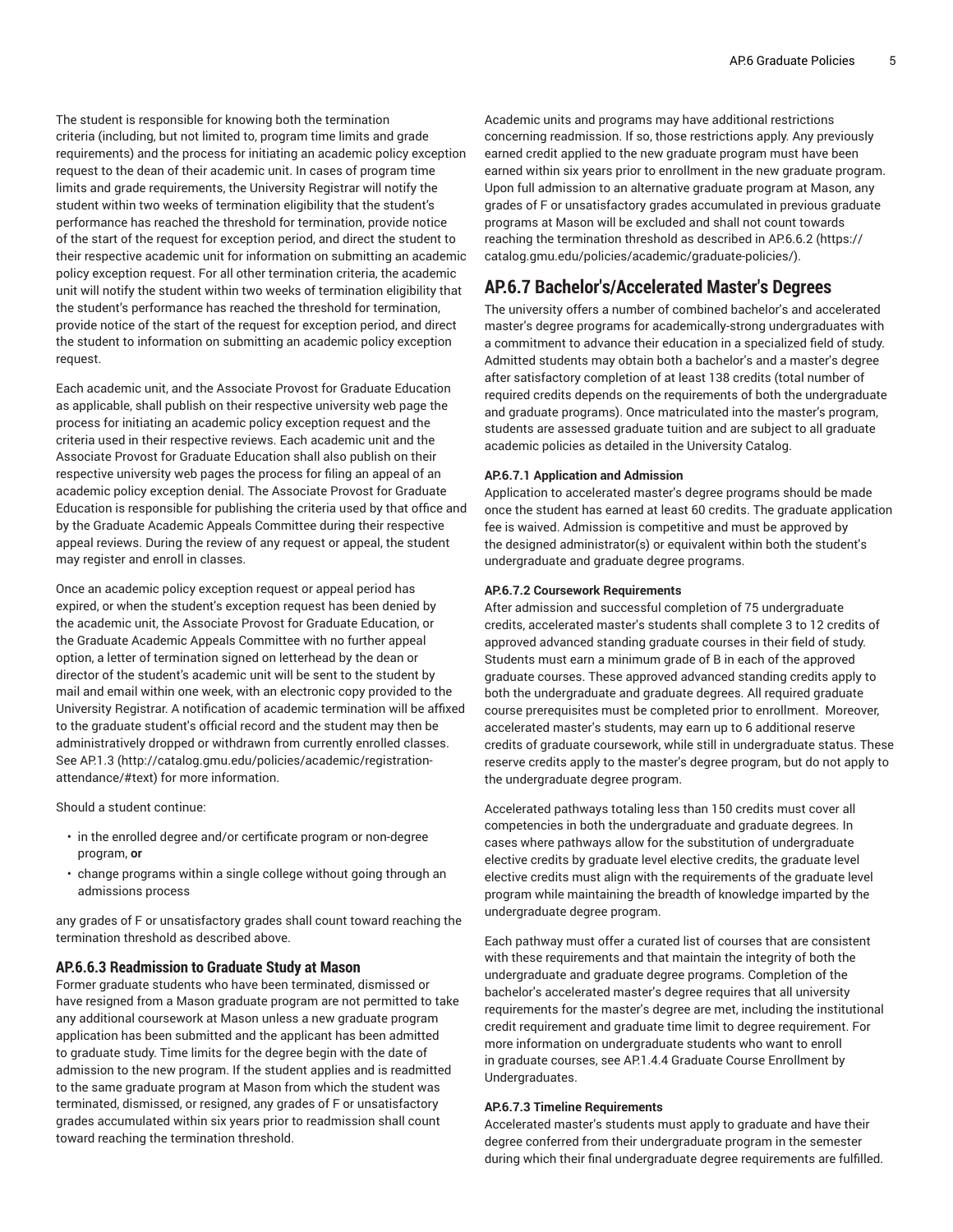Advanced standing and reserve graduate credit courses must be completed by the semester or term of graduation specified on their transition [form](https://registrar.gmu.edu/forms/) [\(https://registrar.gmu.edu/forms/\)](https://registrar.gmu.edu/forms/) for the accelerated degree program. Students in the accelerated programs must submit their transition form to their undergraduate local academic unit by the last day to add classes of their final undergraduate semester. Transition forms must be approved by the student's intended graduate program. Students should enroll in the related master's program in the academic semester or summer session that immediately follows the term of undergraduate degree conferral. If students elect to delay enrollment in the chosen master's program, they can defer for up to one semester following the term of undergraduate degree conferral, subject to the constraints of their master's program. Deferrals and changes to the timeline must be approved by the graduate program director. Students must also adhere to all timelines specified in [AP.6.5](#page-2-2) and [AP.6.9.2](#page-6-2).

#### <span id="page-5-0"></span>**AP.6.7.4 Instructions for International Students**

F-1 and J-1 students must request a change of program level and an I-20/DS-2019 extension at the time they move from the undergraduate to graduate level of study. Funding for the additional time in F-1 or J-1 status also must be documented as required by federal immigration regulations.

# **AP.6.8 Requirements for Graduate Certificates**

Candidates must satisfy all applicable university requirements and all requirements established by the graduate certificate program faculty. Individual departmental graduate certificate requirements are listed under their academic departments in this catalog. Note that the following are university minimum requirements; individual programs may have higher standards and/or more restrictive requirements.

- Graduate certificate programs require a minimum of 12 and a maximum of 24 graduate credits.
- Only graduate courses may apply toward the graduate certificate.
- A maximum of 3 graduate credits applied towards a conferred degree at another institution can be transferred into a graduate certificate program. See [AP.6.5](https://catalog.gmu.edu/policies/academic/graduate-policies/) Credit by Exa [\(https://catalog.gmu.edu/policies/](https://catalog.gmu.edu/policies/academic/graduate-policies/) [academic/graduate-policies/\)](https://catalog.gmu.edu/policies/academic/graduate-policies/)m, [Reduction](#page-2-2) or Transfer for further information.
- More than half of the minimum required credits applied to the certificate must be earned through direct instruction at Mason.
- In the case of a certificate offered through consortia arrangement, at least one-third of the credits applied to the certificate must be earned through direct instruction at Mason.
- Candidates must have a minimum GPA of 3.00 in coursework presented on the certificate application for graduation, which may include no more than 3 credits of C. The GPA calculation excludes transfer credits brought in through AP.6.5 Credit by Exam, Reduction or Transfer.
- Certificate students are subject to graduate termination policies.
- Certificate students who satisfy the degree requirements of more than one certificate at Mason may apply coursework from multiple certificates towards a Mason master's or doctoral degree program. No credits can be applied to more than two certificates and/or degrees. Program acceptance is subject to all applicable admissions requirements.

#### <span id="page-5-1"></span>**AP.6.8.1 Students in Master's or Doctoral Programs also Pursuing Graduate Certificates (Secondary Certificate) Admission**

Students must be admitted to the master's or doctoral program and enrolled in active degree-seeking status. All master's and doctoral admission requirements apply. In order for both the degree program and graduate certificate to be conferred at the same time, students must be admitted to the graduate certificate program via an approved Secondary Certificate form prior to applying for graduation. The secondary graduate certificate may be conferred prior to the conferral of the master's or doctoral degree.

## **Time Limits**

The time limit for certificate conferral coincides with the six-year time limit for master's degrees or the six-year time limit for advancement to candidacy in a doctoral degree. Master's and doctoral degree time limit rules still apply.

#### **Multiple Programs**

Students may be enrolled in one graduate certificate program at a time while they pursue a master's or doctoral degree. Students may share coursework between their primary degree program (master's or doctorate) and secondary graduate certificate. However, as applicable, at least 24 credits of the doctoral degree must be applied only to that degree and/or 6 credits of the master's degree must be applied only to that degree, i.e., they cannot be used to fulfill the requirements of another degree or certificate. No credits can applied to more than two certificates and/or degrees.

## <span id="page-5-2"></span>**AP.6.8.2 Students in Graduate Certificate Programs Only Admission**

Students pursuing graduate certificate programs must be admitted to Mason through the formal admissions process. Failure to make satisfactory progress (as determined by the academic unit and/ or Associate Provost for Graduate Education) toward certificate requirements may result in termination from the certificate program.

Certificate students who earn one or more certificates at Mason may apply coursework from multiple certificates toward a Mason master's or doctoral degree program, if admitted through the formal admissions process. In addition, as applicable, at least 6 credits of the master's degree or at least 24 credits of the doctoral degree program must be applied only to that degree, i.e., they cannot be used to fulfill the requirements of another degree or certificate program. No credits can be applied to more than two certificates and/or degrees. Program acceptance is subject to all applicable admissions requirements.

#### **Coursework After Admission**

More than half of the credits required for the graduate certificate program must be taken after admission to that program.

#### **Time Limits**

Certificate program students have six (6) years from the date of admission to the graduate certificate program. Individual certificate programs may have stricter time limits, which are published in this catalog. International students attending in F-1 or J-1 status have more restrictive time limits; contact the Office of International Programs and Services for information. Students who are given permission to re-enroll following an absence from Mason may not count the six-year time limit as beginning on the date of re-enrollment. Students who will not meet published time limits because of compelling circumstances beyond their control may request an exception to this policy by petitioning their dean for a single extension of time prior to the expiration of their time limit. If any extension is granted the total time limit for completion of the degree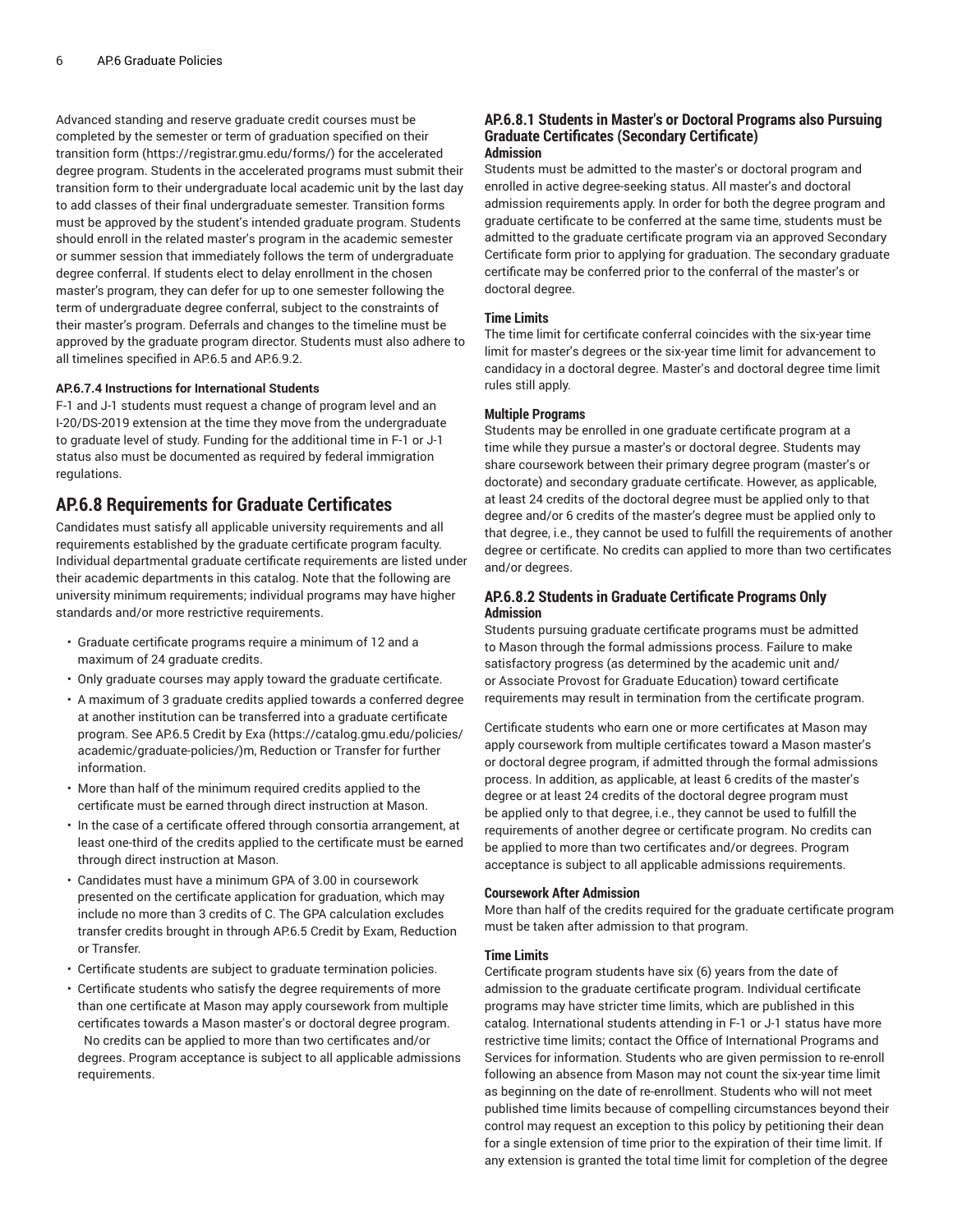will not exceed seven (7) years. Failure to meet the time limit or to secure approval of an exception to this policy through the process described in [AP.6.6.2 \(https://catalog.gmu.edu/policies/academic/graduate-policies/](https://catalog.gmu.edu/policies/academic/graduate-policies/)) shall be considered a failure to make satisfactory academic progress and result in termination from the program. This policy does not supersede a student's university-approved disability services accommodations plan.

#### **Multiple Graduate Certificate Programs**

Students not admitted to any graduate degree program (master's or doctoral) may be admitted to two graduate certificate programs at the same time. Or, students may enroll in multiple certificates consecutively. The graduation application for any graduate certificate must include a minimum of 12 credits that apply only to that certificate and not to another certificate.

# <span id="page-6-0"></span>**AP.6.8.3 Financial Aid for Students in Certificate Programs Only**

Not all certificate programs are eligible for Federal financial aid. A list of the eligible graduate certificates can be found in [Financial Aid \(http://](http://catalog.gmu.edu/tuition-fees/financial-aid/) [catalog.gmu.edu/tuition-fees/financial-aid/\)](http://catalog.gmu.edu/tuition-fees/financial-aid/).

# **AP.6.9 Requirements for Master's Degrees**

Candidates must satisfy all applicable university degree requirements and all requirements established by the master's program faculty. Individual departmental degree requirements are listed under the respective master's programs in this catalog. Programs may impose more stringent requirements.

- **Admission**. Candidates must have been officially admitted into degree status.
- **Credit Hours.** Candidates must earn a minimum of 30 graduate credits.
- **Credit Level.** Only graduate courses may apply toward the degree.
- **Institutional Credit.** More than half of the required minimum credits applied to the degree must be earned at Mason. Or, in the case of programs offered through joint, cooperative, or consortium arrangements, at the participating institutions, at least one-third of the credits applied to the master's degree must be earned through direct instruction at Mason.
- **Thesis/Project Limits.** A maximum of 6 credits of master's thesis research (799) or master's project may be applied to the degree.
- **Quality**. Candidates must have a minimum GPA of 3.00 in coursework presented on the degree application, which may include no more than 6 credits of C. (Grades of C+, C-, or D do not apply to graduate courses. The GPA calculation excludes all transfer courses and Mason non-degree studies credits not formally approved for the degree.)
- **Unique Credit**. At least 6 credits of the master's degree program must be applied only to that degree, i.e., they cannot be used to fulfill the requirements of another degree or certificate program. This requirement does not apply to doctoral students also pursuing a first master's degree under AP.6.9.5.

#### <span id="page-6-1"></span>**AP.6.9.1 Thesis Options**

Requirements regarding a thesis vary with the degree program. A number of master's programs offer both thesis and non-thesis options. The same quality of work is expected of students regardless of their chosen option. For more information, consult the section on degree requirements under each degree program.

#### <span id="page-6-2"></span>**AP.6.9.2 Time Limit**

Master's degree students have six (6) years from the time of first enrollment as a degree-seeking student in the program to complete their

degrees. Individual master's programs may have stricter time limits, which are published in this catalog. International students attending in F-1 or J-1 status also have more restrictive time limits; contact the Office of International Programs and Services for information. Students who are given permission to re-enroll following an absence from Mason may not count the six-year time limit as beginning on the date of re-enrollment. Students who will not meet published time limits because of compelling circumstances beyond their control may request an exception to this policy by petitioning their dean for a single extension of one calendar year prior to the expiration of their time limit. Students seeking an extension due to a parental leave of absence (PLoA) are referred to [AP.6.4.5 \(https://](https://catalog.gmu.edu/policies/academic/graduate-policies/) [catalog.gmu.edu/policies/academic/graduate-policies/](https://catalog.gmu.edu/policies/academic/graduate-policies/)). If any extension is granted, the total time limit for completion of the degree will not exceed seven (7) years. Failure to meet the time limits or to secure approval of an exception to this policy through the process described in [AP.6.6.2](https://catalog.gmu.edu/policies/academic/graduate-policies/) [\(https://catalog.gmu.edu/policies/academic/graduate-policies/](https://catalog.gmu.edu/policies/academic/graduate-policies/)) shall be considered a failure to make satisfactory academic progress and result in termination from the program under [AP.6.6.2](https://catalog.gmu.edu/policies/academic/graduate-policies/) ([https://catalog.gmu.edu/](https://catalog.gmu.edu/policies/academic/graduate-policies/) [policies/academic/graduate-policies/](https://catalog.gmu.edu/policies/academic/graduate-policies/)). See [detailed information](http://registrar.gmu.edu/forms/timelimit/) ([http://](http://registrar.gmu.edu/forms/timelimit/) [registrar.gmu.edu/forms/timelimit/\)](http://registrar.gmu.edu/forms/timelimit/) regarding how to determine the initial deadline. This policy does not supersede a student's universityapproved disability services accommodations plan.

#### <span id="page-6-3"></span>**AP.6.9.3 Master's Thesis**

When a thesis proposal has been approved by the appropriate department, the department chair sends the collegiate dean or director a copy of the thesis proposal, including the approval signatures of the master's thesis committee members. Students may enroll in thesis research (799) at the beginning of the next semester. Students must register for a minimum of three credit hours in their first semester of 799. After that semester, students must enroll for one credit of 799 per semester until the thesis is complete and has been successfully submitted to the library. Such students enrolled for one credit of 799 may be considered in status (either full-time or half-time), if the following requirement is met: the student, advisor and department chair must certify each semester that the student is working full-time or half-time on the thesis. See [AP.6.2](https://catalog.gmu.edu/policies/academic/graduate-policies/) [\(https://catalog.gmu.edu/policies/academic/](https://catalog.gmu.edu/policies/academic/graduate-policies/) [graduate-policies/\)](https://catalog.gmu.edu/policies/academic/graduate-policies/) Full-time and Half-time Status Classification for more information. **Please note: Master's students must maintain continuous enrollment in 799, excluding summers, each semester until the thesis is complete and has been successfully submitted to the library. Students who are completing their thesis in the summer must be registered for at least 1 credit of 799 in the summer. Graduation candidates who miss the library deadline for thesis submission but do submit successfully before the next semester begins do not have to register for 799 in the next semester. Such students must apply for graduation in order to have their degree conferred.** Students registered in 799 are graded IP until work is complete; at that time they are graded S/NC, and previous IP grades are updated by the Office of the University Registrar to reflect the final S or NC grade.

Students selecting the thesis option should obtain a copy of Mason's *Thesis, Dissertation, or Project Guide*. Students may register in 799 only after their thesis proposal has been submitted and approved as prescribed in the guide. **Any student not in attendance at Mason who is preparing a thesis under the active supervision of a member of the faculty or wishes to take an exam must maintain continuous registration in 799 for at least 1 credit per semester.**

The master's thesis committee is composed of at least three members of the graduate faculty, at least two of whom must be from the student's department or program. Faculty who are not members of the graduate faculty or other appropriate persons not affiliated with the university may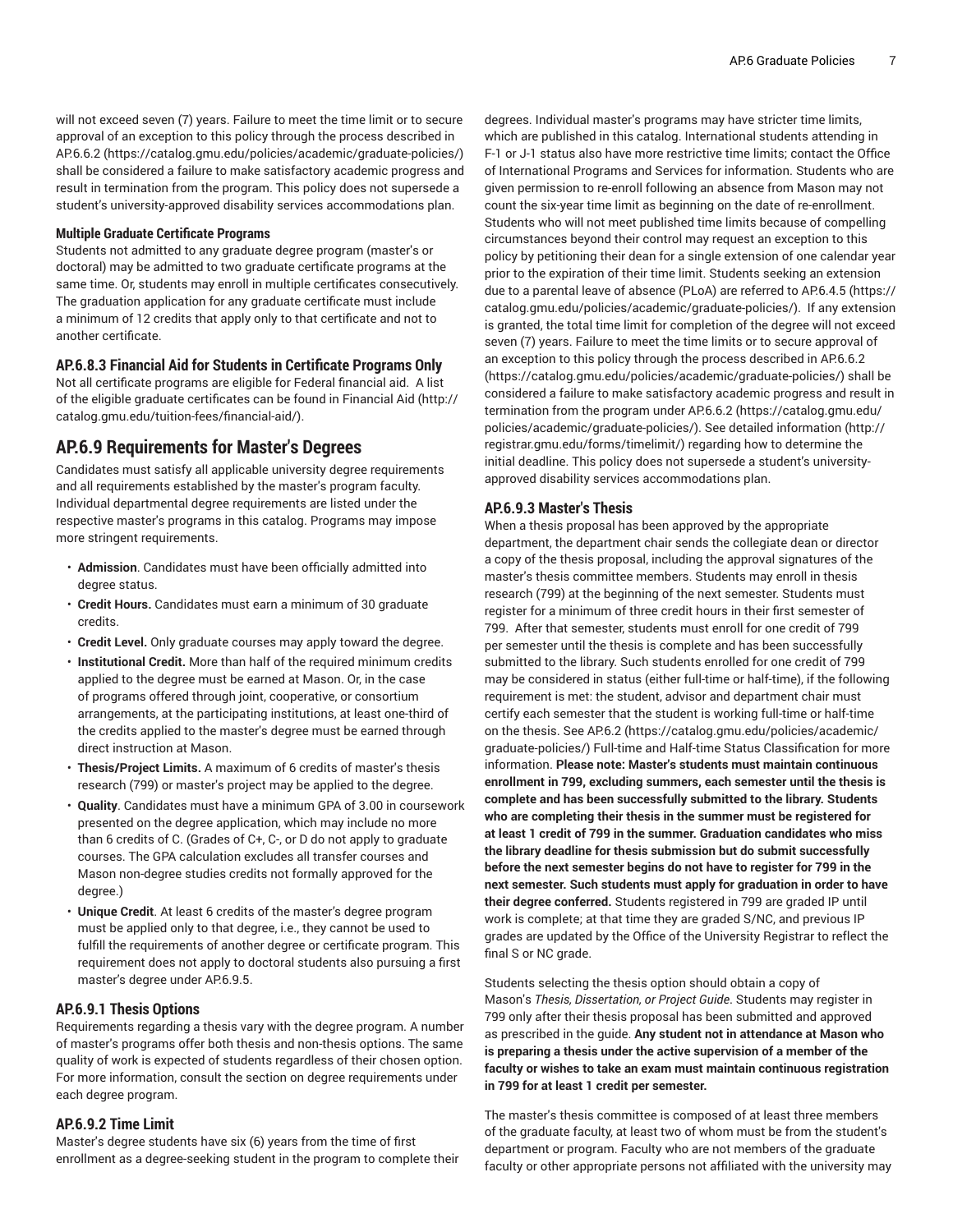serve as additional members. Committee members are appointed by the chair or director of the academic unit or program, or designee, after consultation with the student's adviser and the student. Only a member of the graduate faculty with a full-time appointment at George Mason University may serve as the thesis chair.

The thesis committee chair is primarily responsible for directing the candidate's research and writing activities. The student is responsible for keeping all committee members informed of the scope, plan, and progress of the research as well as the writing of the thesis.

# <span id="page-7-0"></span>**AP.6.9.4 Thesis Submission**

On or before the thesis submission deadline for any semester, each student will submit a CD with a complete electronic copy of his/her thesis (signed Signature Sheet through Curriculum Vitae) as a PDF to University Dissertation & Thesis Services (UDTS). The PDF will be uploaded into the Mason Archival Repository Service (MARS). At the time of final submission, the student will also turn in completed versions of the Transmittal Sheet, ETD Submission Form, and MARS Agreement.

For degree conferral in a particular semester, the above materials must be submitted to the library by 5:00 p.m. on the Friday before the last day of class in that semester. (For specific deadlines and more information, please see The Office of the [University](http://registrar.gmu.edu) Registrar [\(http://](http://registrar.gmu.edu) [registrar.gmu.edu](http://registrar.gmu.edu)).)

Under circumstances determined by the student's school, college, and/or program, a student may petition to embargo all or part of his/her thesis, preventing online access to it for a period of time (2 years, 5 years, or 10 years). A student may choose to embargo his/her work in order to avoid potential contract disputes with future publishers or to protect intellectual property. Not all schools, colleges, and/or programs will permit a student to embargo his/her work, and the both the student's thesis chair and the graduate associate dean of the school/college must approve the student's petition. Upon approval of an embargo, the thesis chair, the graduate associate dean and the student must all sign the embargo approval form. The student must turn in this completed, signed embargo form to UDTS at the time of submission of his/her thesis and all other materials. The UDTS Coordinator will confirm with both the chair/director and the associate dean that they have signed the submitted form. A hard copy of the confirmation will be retained by the UDTS Coordinator. At the time the work is uploaded to MARS and/or ProQuest, the author will receive an email notification, with an official PDF attached, stating that the embargo will begin and end on a certain date, and advising the author that it is his/her responsibility to keep track of the embargo lift date. The author will further be advised that it is his/her responsibility to notify the UDTS Coordinator via email ([udts@gmu.edu](mailto:udts@gmu.edu)) that he/she wants to lift the embargo prior to the termination date, or that he/she wants to renew the embargo (or institute a new limit). In the form, the author will also be advised that he/she should retain this form and place it in the care of his/her attorney, next of kin, or other appropriate designee. In case of death, incapacity, or other similar circumstance, it is up to the author's estate, power of attorney, or other appropriate designee to ensure that the embargo continues.

If the student wishes to extend the embargo past the thesis's release date, the student is required to secure the approval of the graduate associate dean of the student's college/school at the time of the extension request. Students can request a renewal period of 2 years, 5 years, or 10 years. If approved, the student must notify [UDTS](mailto:udts@gmu.edu) via email (<udts@gmu.edu>) of his/her intention to extend the embargo. The UDTS Coordinator will confirm with the associate dean that the embargo extension has been approved, and will retain copies of both the student's request and the associate dean's confirmation that the embargo can be extended.

Theses embargoed for any period will be accessible electronically oncampus in Special Collections UNLESS the student/author can provide evidence that the document should NOT be reviewed for a certain period. Permission to restrict access on-campus for such period or fully may be granted by the Associate Provost for Graduate Education. Only under extreme circumstances will a student's work be considered by the Associate Provost for Graduate Education for such an embargo. A student must have proof that publication of his/her work poses a danger to themselves, national security, or similar scenario.

Once a student has submitted the final (i.e. defended, formatted, and signed) version of his/her project, thesis, or dissertation to University Dissertation & Thesis Services (UDTS), subsequent edits WILL NOT BE ALLOWED EXCEPT under the following circumstances:

- 1. A formatting error has been introduced into the PDF document when converting from another document type that affects the meaning of the dissertation. For example: in the process of formatting the document into a PDF, all of the ampersands (&) have disappeared and the error is not discovered until after final submission to UDTS. Resubmission would not be allowed to revise margins, fonts, or other non-substantive items.
- 2. Incidence of fraud or plagiarism. The relevant college/school must conduct a review of the thesis or dissertation and determine an appropriate course of action in accordance with the university catalog and approved by the Dean. If the approved course of action includes allowing the student to resubmit a corrected version of a thesis or dissertation, the UDTS Coordinator must be informed in writing by an appropriate college/school or LAU official.

UDTS will not allow corrections of theses and dissertations for the following:

- Rewording the Dedication, Acknowledgments, Abstract, or Biography.
- Correction of citations or quotations.
- Addition of new text, or deletion of existing text, in the body.
- Correction of misspellings or grammar issues.
- Replacing, adding, or deleting Tables, Figures, or Equations.
- <span id="page-7-1"></span>• Correction of any other minor errors or omissions.

## **AP.6.9.5 Doctoral Students Also Pursuing a First Master's Degree**

Requirements for master's degrees apply with the following exceptions. The institutional credits requirement derives from the doctoral degree requirements. Time limit may derive from the doctoral requirements, although programs may reject coursework that is not sufficiently current. Students must be officially admitted to degree status in the master's program a full semester before the one in which they will complete master's degree requirements, i.e. admitted in fall for graduation the following spring.

#### <span id="page-7-2"></span>**AP.6.9.6 Individualized Dual Master's Degree Programs**

George Mason students have the option to pursue two master's degrees simultaneously. For purposes of administration, if a different rate of tuition is assessed for each program, the student will be assessed at the higher rate. The program with the higher rate will be considered the primary program. The six year time limit for completion of each program component of the dual master's programs derives from the admission date for that program component. A degree for each program component shall be conferred upon completion based upon student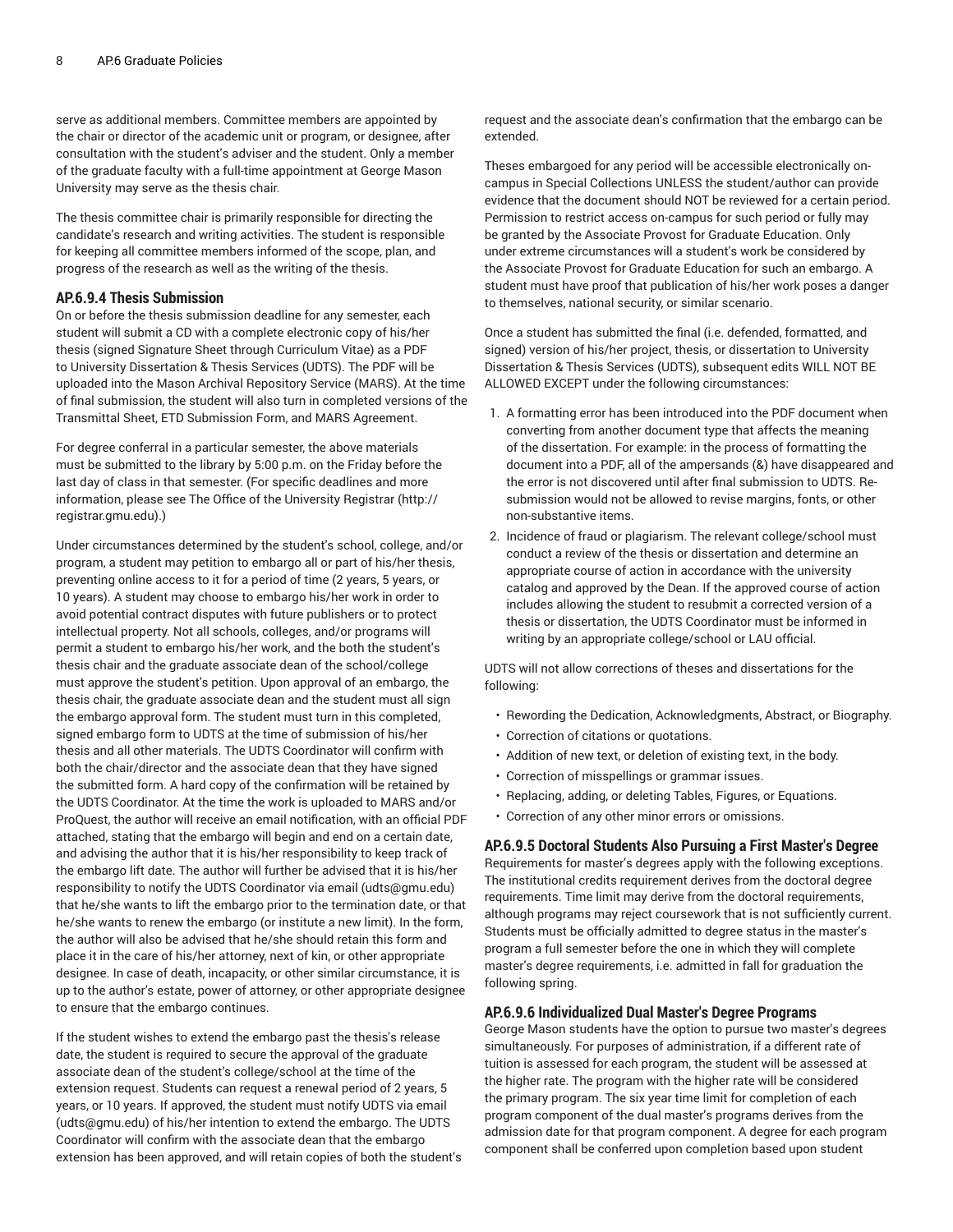application for graduation. Students shall have a degree GPA for each program component.

Students in dual master's degree programs are not eligible for reduction of credit based on a previously earned relevant post-baccalaureate degree earned prior to admission. Any Reduction of Credits that was granted upon admission to the initial program will be removed from the student's record upon matriculation into the second program.

Students are not eligible to pursue two master's degrees until they have completed one semester in their initial master's program. Interested students should know:

- A full admissions application must be submitted for both programs.
- Students must apply and be accepted to the second master's degree within one year of matriculation in the initial program. The application must include a written statement explaining the intellectual or pedagogical purpose behind the degree program, and the academic symmetries that exist between the underlying fields of study.
- A restricted number of credits may be shared across dual degree programs. See [University](http://universitypolicy.gmu.edu/policies/dual-degree-program-arrangements/) Policy 3007 ([http://](http://universitypolicy.gmu.edu/policies/dual-degree-program-arrangements/) [universitypolicy.gmu.edu/policies/dual-degree-program](http://universitypolicy.gmu.edu/policies/dual-degree-program-arrangements/)[arrangements/\)](http://universitypolicy.gmu.edu/policies/dual-degree-program-arrangements/) to determine the maximum number of credits that may be shared across component degree programs.
- Credit may be shared across two programs only. Credit may never be applied to three or more programs. See University Policy 3007 for more information on credit-sharing limitations.
- An Individualized Dual Master's Degree Program of Study [form](https://registrar.gmu.edu/wp-content/uploads/DMPS-Dual-Masters-Program-of-Study-May-2021-FINAL.pdf) ([https://registrar.gmu.edu/wp-content/uploads/DMPS-Dual-Masters-](https://registrar.gmu.edu/wp-content/uploads/DMPS-Dual-Masters-Program-of-Study-May-2021-FINAL.pdf)[Program-of-Study-May-2021-FINAL.pdf\)](https://registrar.gmu.edu/wp-content/uploads/DMPS-Dual-Masters-Program-of-Study-May-2021-FINAL.pdf), approved by directors of both programs, must be submitted to the Office of the [University](http://registrar.gmu.edu) [Registrar](http://registrar.gmu.edu) (<http://registrar.gmu.edu>) upon matriculation in the second program. This will determine the maximum number of credits and specific courses that may be shared across programs. Credits that are shared between programs may need an approved Substitution/ Waiver form signed by the appropriate Academic Affairs Office.

# **AP.6.10 Requirements for Doctoral Degrees**

Candidates must satisfy all applicable university degree requirements and all requirements established by the doctoral program faculty. Departmental degree requirements are listed under the respective doctoral programs in this catalog. Programs may impose more stringent requirements.

- **Admission.** Students must have been fully admitted into degree status.
- **Credit Level.** Only graduate courses may apply toward the degree.
- **Credit Hours.** Candidates must earn a minimum of 72 graduate credits, which may be reduced on the basis of a completed master's degree or other suitable, approved transfer work. (See [AP.6.5](#page-2-2) Credit by Exam, [Reduction](#page-2-2) or Transfer)
- **Unique Credit.** At least 24 credits of the doctoral degree program must be applied only to that degree, i.e., they cannot be used to fulfill the requirements of another degree or certificate program.
- **Institutional Credit.** More than half of the required minimum credits for the doctoral degree must be earned at Mason. Or, in the case of programs offered through joint, cooperative, or consortium arrangements, at the participating institutions, at least one-third of the credits applied to the doctoral degree must be earned through direct instruction at Mason.
- **Advancement to Candidacy.** Candidates must meet the written and/ or oral doctoral candidacy requirements set by the candidate's degree program.
- **Dissertation.** Candidates must complete a minimum of 12 credits of doctoral proposal (998) and doctoral dissertation research (999), including at least three credits of 999. A maximum of 24 credits of 998 and 999 may be applied to the degree.
- **Defense.** Candidates must pass a final public defense of the doctoral dissertation.
- **Quality.** Candidates must have a minimum GPA of 3.00 in coursework presented on the degree application, which may include no more than 6 credits of C. (Grades of C+, C-, or D do not apply to graduate courses.) The GPA calculation excludes all transfer courses and Mason extended studies or non-degree credits not formally approved for the degree.

# <span id="page-8-0"></span>**AP.6.10.1 Time Limit**

For both full-time and part-time students enrolled in doctoral programs, whether entry is post-baccalaureate or post-master's, the total time to degree will not exceed nine (9) calendar years from the time of first enrollment in the program as a doctoral student. Doctoral students are expected to progress steadily toward their degree and to advance to candidacy within no more than six (6) years, although colleges may set a shorter time limit.

Students who do not meet published time limits because of compelling circumstances beyond their control may request an exception to this policy by petitioning their dean for a single extension of one calendar year prior to the expiration of the time limit. Students seeking an extension due to parental leave of absence (PLoA) are referred to [AP.6.4.5](https://catalog.gmu.edu/policies/academic/graduate-policies/) [\(https://](https://catalog.gmu.edu/policies/academic/graduate-policies/) [catalog.gmu.edu/policies/academic/graduate-policies/](https://catalog.gmu.edu/policies/academic/graduate-policies/)). If any extension is granted, the total time limit for completion of the degree will not exceed ten (10) years. Any extension of the time limit to advance to candidacy that is granted does not automatically alter the total time limit for degree completion. Re-enrollment following an absence from Mason does not change the student's time limit, which is based on the date of initial admission. Failure to meet the time limits or to secure approval of an exception to this policy through the process described in [AP.6.6.2](https://catalog.gmu.edu/policies/academic/graduate-policies/) [\(https://catalog.gmu.edu/policies/academic/graduate-policies/](https://catalog.gmu.edu/policies/academic/graduate-policies/)) shall be considered a failure to make satisfactory academic progress and result in termination from the program under [AP.6.6.2](https://catalog.gmu.edu/policies/academic/graduate-policies/) ([https://catalog.gmu.edu/](https://catalog.gmu.edu/policies/academic/graduate-policies/) [policies/academic/graduate-policies/](https://catalog.gmu.edu/policies/academic/graduate-policies/)). See [detailed information](https://registrar.gmu.edu/forms/timelimit/) ([https://](https://registrar.gmu.edu/forms/timelimit/) [registrar.gmu.edu/forms/timelimit/\)](https://registrar.gmu.edu/forms/timelimit/) regarding how to determine the initial deadline. This policy does not supersede a student's universityapproved disability services accommodations plan.

Non-immigrant students in F-1 or J-1 status are further limited by the regulations governing their stay in the United States. The University issues visa documents (forms I-20 and DS-2019) that indicate the estimated length of the student's academic program. Students who need extensions beyond the initial period of stay must request them through the Office of International Programs and Services (OIPS). Documentation of the compelling circumstances necessitating the extension request is required by federal regulations. For further information, please consult with an advisor in OIPS.

# <span id="page-8-1"></span>**AP.6.10.2 Doctoral Research Skill Requirements**

Some doctoral degree programs require demonstration of proficiency in a research skill, including knowledge of the research literature in a foreign language, computer language, statistical methods, or a research tool specific to the discipline. Research skill requirements are included with the degree requirements for the specific doctoral degree. Where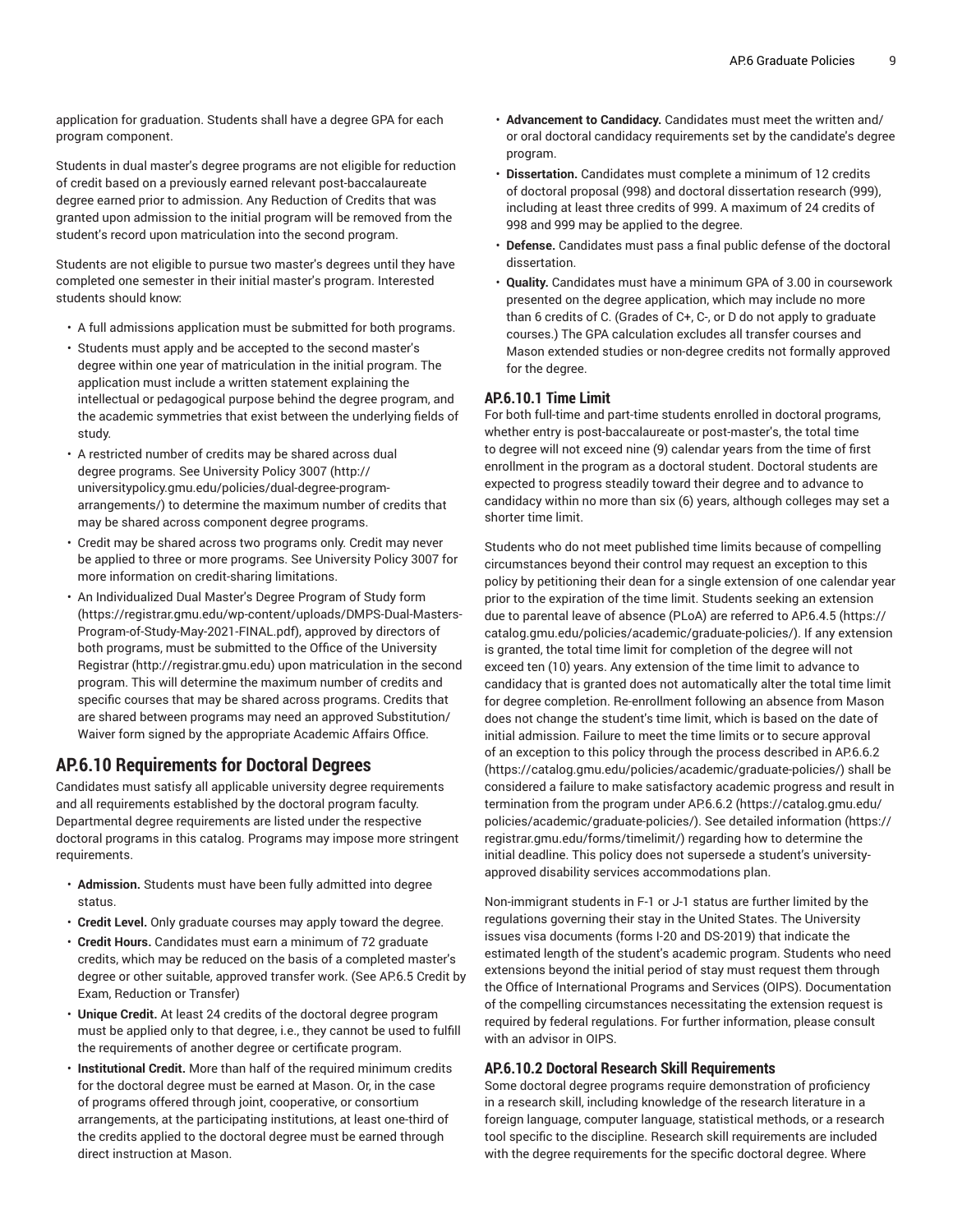demonstration of research skills is required, certification that this requirement has been met must be completed for advancement to candidacy.

#### <span id="page-9-0"></span>**AP.6.10.3 Program of Study**

Usually before the end of the second year of graduate study but no later than consideration for advancement to candidacy, doctoral students must submit a program of study for approval by the dean or director of the college, school, or institute. The program of study must include major courses and supporting courses to be completed, research skills required, subject areas to be covered by the candidacy exam, and a proposed date for the candidacy exam. Program of Study Forms are available from each program's doctoral coordinator. Any changes in the programs of study must be documented with an amended Program of Study Form.

#### <span id="page-9-1"></span>**AP.6.10.4 Advancement to Candidacy**

Advancement to candidacy implies that a doctoral student has demonstrated both a breadth and a depth of knowledge in the field of study and is capable of exploring problems on the boundaries of knowledge, and has identified a research area that is likely to lead to a successful dissertation. Advancement to candidacy requires successful completion of a written and/or oral requirement as set by the candidate's degree program. Doctoral students should consult the degree requirements for each doctoral program to determine whether an oral portion is required, whether it is judged separately or with the written portion, the number of times a failed candidacy exam may be repeated and any associated time limits, and any time limits for attempting the candidacy exam.

Before doctoral students may be advanced to candidacy by the unit dean or director, they must have completed all coursework as indicated on the approved program of study, been certified in all doctoral research skills required, passed the candidacy exam, and been recommended by the doctoral supervisory committee or program coordinator. Students advanced to candidacy after the add period for a given semester must wait until the following semester to register for 999 Dissertation Research.

#### <span id="page-9-2"></span>**AP.6.10.5 Dissertation Committee**

The Dissertation Committee provides guidance and oversight of the student's dissertation research, writing, and defense. This committee may also function as the program committee, facilitating the design and approval of the student's program of study, conducting required examinations, and regularly assessing the student's progress and accomplishments.

It is expected that all individuals serving on a student's committee will be available throughout the student's degree until completion. Individuals who become unable to serve in their roles should notify the Dissertation Committee Chair, the student, other committee members, and the relevant program director as soon as possible.

Committee selections are initiated by the student after consultation with their proposed Chair. The committee formation process requires the approval of the student, all committee members, and their department chair or program director. A committee is considered established only after all individuals have accepted their appointments through the approval workflow required by the student's degree program.

#### **Committee Size and Composition**

**Committee Size**: Doctoral candidates must have a Dissertation Committee made up of a Chair and at least two other members (Member #1, Member #2). Active Graduate Faculty status is required at the time of appointment for any position requiring Graduate Faculty status.

**Committee Chairs:** Full-time faculty members at George Mason University may serve as Dissertation Committee Chairs as long as they are members of the Graduate Faculty, they are members of the core faculty for the student's degree program, and they possess expertise relevant to the student's field of study. Full-time term or administrative / professional faculty members at George Mason University may serve as Dissertation Committee Chairs as long as they are members of the Mason Graduate Faculty. Graduate Faculty status is detailed in AP.6.12 [Graduate](#page-12-0) Faculty.

If the Chair of a Dissertation Committee leaves the university, retires, goes on leave (that removes them from full-time status), or becomes otherwise unavailable during the student's course of study, a new Chair must be appointed. It is expected that a new committee will be formed within one semester of a Chair becoming unavailable. The previous individual may continue their committee service as a Co-chair if they hold the necessary status.

**Committee Co-chairs:** Some programs may permit a committee Co-chair. The only requirement for service as Co-Chair is Mason Graduate Faculty Status. The Co-chair designee may count as Member #1 or Member #2 if they meet all requirements.

**Committee Members on Dissertation Committees:** Member #1 of the dissertation committee is required to be full-time Mason Faculty, a member of Mason's Graduate Faculty, and hold expertise and credentials relevant to the student's field of study.

Member #2 of the dissertation committee is required to be a member of Mason's Graduate Faculty and hold expertise and appropriate credentials relevant to the student's field of study.

Member #3, if required by the program, must be a member of Mason's Graduate Faculty, and hold expertise relevant to the student's field of study. It is encouraged for this member to come from outside the program's core faculty.

Additional members may be added to the committee, provided they are affiliate faculty and hold expertise relevant to the student's field of study.

All committee members are required to hold suitable academic training and research experience as well as an appropriate terminal degree. This credentialing is established through the attainment of Graduate Faculty status, detailed in AP.6.12 [Graduate](#page-12-0) Faculty. Only individuals that hold Graduate Faculty status are eligible to approve degree milestones, such as the comprehensive exam, advancement to candidacy, and the final dissertation defense.

**Changes to Dissertation Committee:** Students may request changes to the composition of their Dissertation Committee at any time. Changes involving the chair or co-chair, including moving a committee member into or out of a chair or co-chair role, require the approval of the Program Director and all committee members. Changes only involving committee members other than the Chair or Co-Chair require at least the approval of the committee chair and the Program Director.

If changes in faculty status result in a committee that no longer meets the established minimum requirements for the university or program, no additional degree milestones may be completed or approved until the Committee has been reformed or membership requirements have otherwise been met.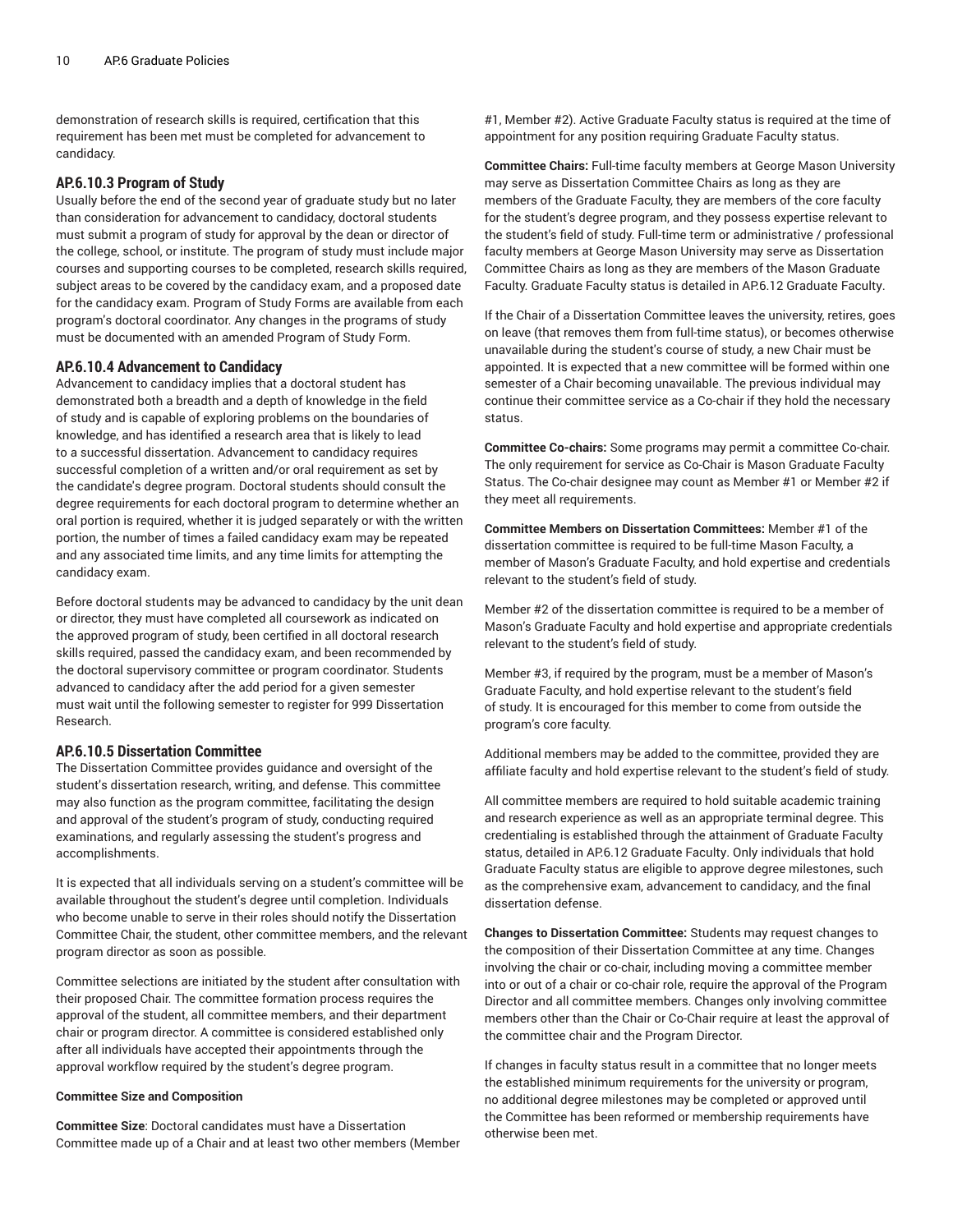#### Additional Requirements

Individual programs may have more restrictive policies. If so, those restrictions apply. Students are referred to their degree program for more information.

#### **Committee Structure**

| <b>Membership</b>                         | <b>Minimum Required Attributes</b>              |
|-------------------------------------------|-------------------------------------------------|
| Chair (required<br>member)                | • Full-time Mason Faculty                       |
|                                           | • Mason Graduate Faculty                        |
|                                           | • Member of the program's core faculty          |
|                                           | • Expertise related to student's field of study |
| <b>Member #1</b> (required<br>member)     | • Full-time Mason Faculty in any Mason LAU      |
|                                           | • Mason Graduate Faculty                        |
|                                           | • Expertise related to student's field of study |
| Member #2 (required<br>member)            | • Mason Graduate Faculty                        |
|                                           | • Expertise related to student's field of study |
| Member #3 (if<br>required by program)     | • Mason Graduate Faculty                        |
|                                           | • Expertise related to student's field of study |
| Co-chair (if present)                     | • Mason Graduate faculty                        |
| <b>Additional members</b><br>(if present) | • Mason Affiliate Faculty                       |
|                                           | • Expertise related to student's field of study |

#### <span id="page-10-0"></span>**AP.6.10.6 Dissertation Registration (998, 999)**

Students must register for a minimum of 3 credits of 999 in their first semester (excluding summers) of dissertation research. After that semester, students must enroll for at least one credit of 999 per semester until they have completed the minimum number of credits of 998 and 999 required by the university and their degree program, and the dissertation is complete and has been successfully submitted to the library. See AP.6.2 Full-time and Half-time [Classification](#page-0-0) for more information. Students registered in 998 or 999 are graded IP until work in 998 or 999, respectively, is complete; at that time they are graded S/ NC, and previous IP grades are updated by the Office of the University Registrar to reflect the final S or NC grade.

All registration for doctoral dissertation research (999) must be planned with the dissertation director and approved by the dean or director of the school, college, or institute. Dissertation research (999) is open only to doctoral students who have advanced to candidacy. Once enrolled in 999, students must maintain continuous registration in 999 each semester until the dissertation is complete and has been successfully submitted to the library, excluding summers. Students who defend in the summer must be registered for at least 1 credit of 999 in the summer. Individual doctoral programs may require continuous registration beginning with 998. Graduation candidates who miss the library deadline for dissertation submission, but do submit successfully before the next semester begins,

do not have to register for 999 in that next semester, but must apply for graduation in order to have their degree conferred.

It is the student's responsibility to complete registration for dissertation proposal (998) or research (999) prior to the first day of classes for the semester. If this date is missed, students must still enroll in these courses via Add or Late Schedule Adjustment procedures and are subject to Late Registration fees. Failing to register on time in a particular semester does not alter the requirement for continuous registration in 999.

# <span id="page-10-1"></span>**AP.6.10.7 Doctoral Dissertation**

A dissertation is required for the doctor of philosophy degree and most professional doctoral degrees. The dissertation is a written piece of original thinking that demonstrates doctoral candidates' mastery of subject matter, methodologies, and conceptual foundations in their chosen field of study. This is generally achieved through consideration of a problem on the boundaries of knowledge in the discipline.

The director of the dissertation committee is primarily responsible for directing the doctoral candidate's research and guiding the preparation of the written dissertation. After the dissertation committee is appointed, the student should begin discussions with the director to define a suitable problem for the dissertation. Before the student may enroll in doctoral dissertation research (999), the dissertation proposal must be approved by the dissertation committee and evidence of approval sent to the unit dean or director for approval. Before that time, the student may enroll in proposal research (998).

Guidelines for the content and general format of doctoral dissertations are in the *Thesis, Dissertation, or Project Guide*. Consult a doctoral coordinator to determine which additional reference manuals are suitable.

# <span id="page-10-2"></span>**AP.6.10.8 Doctoral Defense**

As soon as all degree requirements have been satisfied, including completion of the doctoral dissertation, the doctoral candidate may request a doctoral defense. Approval to hold a defense is given by the doctoral dissertation committee, coordinating with the program director/chair. Notice of a defense must be circulated to the university community two weeks before the defense date. The public defense should demonstrate the candidate's maturity of judgment and intellectual command of the chosen branches of the field of study.

At the close of the final defense, the dissertation committee makes final judgments for approving the dissertation. The doctoral candidate is responsible for making all required changes promptly, submitting the original and required copies, and obtaining signatures. Final approval for the dissertation is given by the doctoral dissertation committee and program director/chair.

For a dissertation to be approved, all members of the committee must sign. If a committee member refuses to do so, the student or any member of the committee may petition the unit dean or director for a review and ruling. The dean or director may seek the advice of outside reviewers to provide an assessment of the work. The final decision is that of the dean or director and is not subject to appeal.

# <span id="page-10-3"></span>**AP.6.10.9 Dissertation Submission and Fees**

On or before the dissertation submission deadline for any semester, each student will submit a CD with a complete electronic copy of his/ her dissertation (signed Signature Sheet through Curriculum Vitae) as a PDF to University Dissertation & Thesis Services (UDTS). The PDF will be uploaded into the Mason Archival Repository Service (MARS). At the time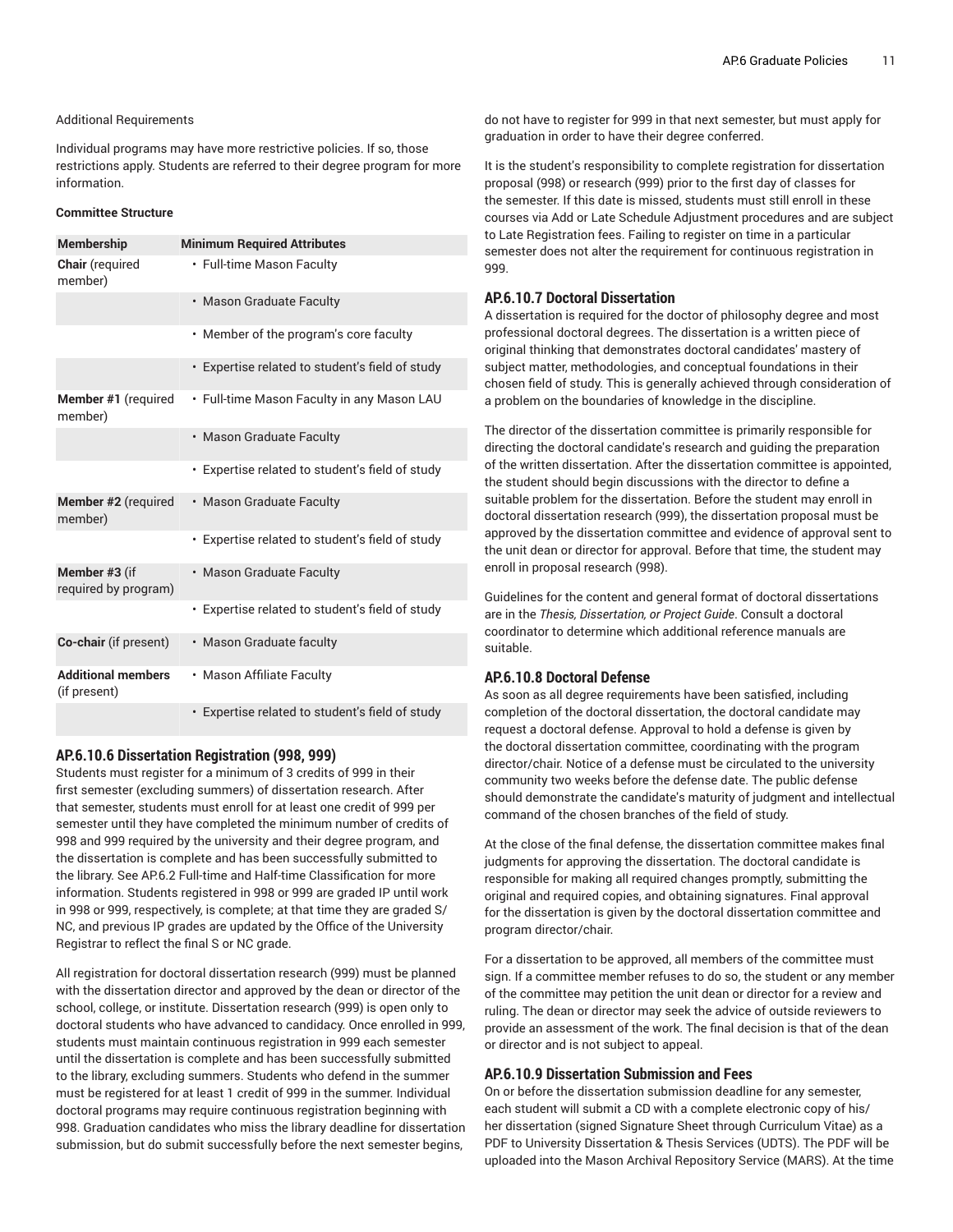of final submission, the student will also turn in completed versions of the Transmittal Sheet, ETD Submission Form, and MARS Agreement.

For degree conferral in a particular semester, the above materials must be submitted to the library by 5:00 p.m. on the Friday before the last day of class in that semester. (For specific deadlines and more information, please see the University [Registrar's](http://registrar.gmu.edu) website (<http://registrar.gmu.edu>).)

Under circumstances determined by the student's school, college, and/ or program, a student may petition to delay embargo all or part of his/her dissertation, preventing online access to it for a period of time (2 years, 5 years, or 10 years). A student may choose to embargo his/her work in order to avoid potential contract disputes with future publishers or to protect intellectual property. Not all schools, colleges, and/or programs will permit a student to embargo his/her work, and both the student's dissertation chair and the graduate associate dean of the school/college must approve the student's petition. Upon approval of an embargo, the dissertation chair, the graduate associate dean, and the student must all sign the embargo approval form. The student must turn in the signed embargo form to UDTS at the time of submission of his/her dissertation and all other materials. The UDTS Coordinator will confirm with both the dissertation chair and the graduate associate dean that they signed the submitted form. A hard copy of the confirmation will be retained by the UDTS Coordinator. At the time the work is uploaded to MARS and/or ProQuest, the author will receive an email notification, with an official PDF attached, stating that the embargo will begin and end on a certain date, and advising the author that it is his/her responsibility to keep track of the embargo lift date. The author will further be advised that it is his/her responsibility to notify the UDTS Coordinator via email ([udts@gmu.edu](mailto:udts@gmu.edu)) that he/she wants to lift the embargo prior to the termination date, or that he/she wants to renew the embargo (or institute a new limit). In the form, the author will also be advised that he/she should retain this form and place it in the care of his/her attorney, next of kin, or other appropriate designee. In case of death, incapacity, or other similar circumstance, it is up to the author's estate, power of attorney, or other appropriate designee to ensure that the embargo continues.

If the student wishes to extend the embargo past the dissertation's release date, the student is required to secure the approval of the graduate associate dean of the student's college/school at the time of the extension request. Students can request a renewal period of 2 years, 5 years, or 10 years. If approved, the student must notify [UDTS](mailto:udts@gmu.edu) via [email](mailto:udts@gmu.edu) [\(udts@gmu.edu\)](udts@gmu.edu) of his/her intention to extend the embargo. The UDTS Coordinator will confirm with the associate dean that the embargo extension has been approved, and will retain copies of both the student's request and the associate dean's confirmation that the embargo can be extended.

Dissertations embargoed for any period will be accessible electronically on-campus in Special Collections UNLESS the student/author can provide evidence that the document should NOT be reviewed for a certain period. Permission to restrict access on-campus for such period or fully may be granted by the Associate Provost for Graduate Education. Only under extreme circumstances will a student's work be considered by the Associate Provost for Graduate Education for such an embargo. A student must have proof that publication of his/her work poses a danger to themselves, national security, or similar scenario.

Doctoral students are also required to submit their dissertations to ProQuest through University Microfilms International (UMI). Submission will take place through the UMI Administrator site [\(www.etdadmin.com/](http://www.etdadmin.com/gmu/) [gmu](http://www.etdadmin.com/gmu/) (<http://www.etdadmin.com/gmu/>)). Traditional submission, in which the dissertation is available only through ProQuest's subscription service,

costs nothing. Open Access submission, in which the dissertation is available through ProQuest's Open Access site, costs \$95. Students can also opt to register their dissertations with the U.S. Copyright Office via the Administrator; doing so costs \$44, payable to ProQuest. Students can also choose to purchase their own bound copies through the Administrator. The student is responsible for any aforementioned fees, which can be paid by credit or debit card. At the time of final submission, the UDTS Coordinator will confirm that the student has uploaded his/her dissertation through the Administrator.

Doctoral students also must complete a Survey of Earned Doctorates. This form must also be turned in to the UDTS Coordinator at the time of final submission.

Once a student has submitted the final (i.e. defended, formatted, and signed) version of his/her project, thesis, or dissertation to University Dissertation & Thesis Services (UDTS), subsequent edits WILL NOT BE ALLOWED EXCEPT under the following circumstances:

- 1. A formatting error has been introduced into the PDF document when converting from another document type that affects the meaning of the dissertation. For example: in the process of formatting the document into a PDF, all of the ampersands (&) have disappeared and the error is not discovered until after final submission to UDTS. Resubmission would not be allowed to revise margins, fonts, or other non-substantive items.
- 2. Incidence of fraud or plagiarism. The relevant college/school must conduct a review of the thesis or dissertation and determine an appropriate course of action in accordance with the university catalog and approved by the Dean. If the approved course of action includes allowing the student to resubmit a corrected version of a thesis or dissertation, the UDTS Coordinator must be informed in writing by an appropriate college/school or LAU official.

UDTS will not allow corrections of theses and dissertations for the following:

- Rewording the Dedication, Acknowledgments, Abstract, or Biography.
- Correction of citations or quotations.
- Addition of new text, or deletion of existing text, in the body.
- Correction of misspellings or grammar issues.
- Replacing, adding, or deleting Tables, Figures, or Equations.
- Correction of any other minor errors or omissions.

## <span id="page-11-0"></span>**AP.6.10.10 University Dissertation and Thesis Services**

University Dissertation and Thesis Services (UDTS) facilitates completion and submission of dissertations, theses, and graduate-level projects. The program assists Mason students in all stages of production. The UDTS [website](http://thesis.gmu.edu) (<http://thesis.gmu.edu>), provides students with useful tools, including downloadable templates of necessary elements, forms required for the submission process, and links to related web sites. Students completing a thesis or dissertation are required to complete a format review. UDTS is located in Fenwick Library, Special Collections and Archives, Wing 2C. For more information, contact the university dissertation and thesis coordinator at [703-993-2222.](tel:703-993-2222)

# **AP.6.11 Graduate Council**

The Graduate Council is an advisory body focused on matters of graduate education at George Mason University in compliance with the policies and practices set forth by George Mason University and its relevant governing bodies. It is the purpose of the Graduate Council to promote excellence and ensure quality and consistency across all graduate